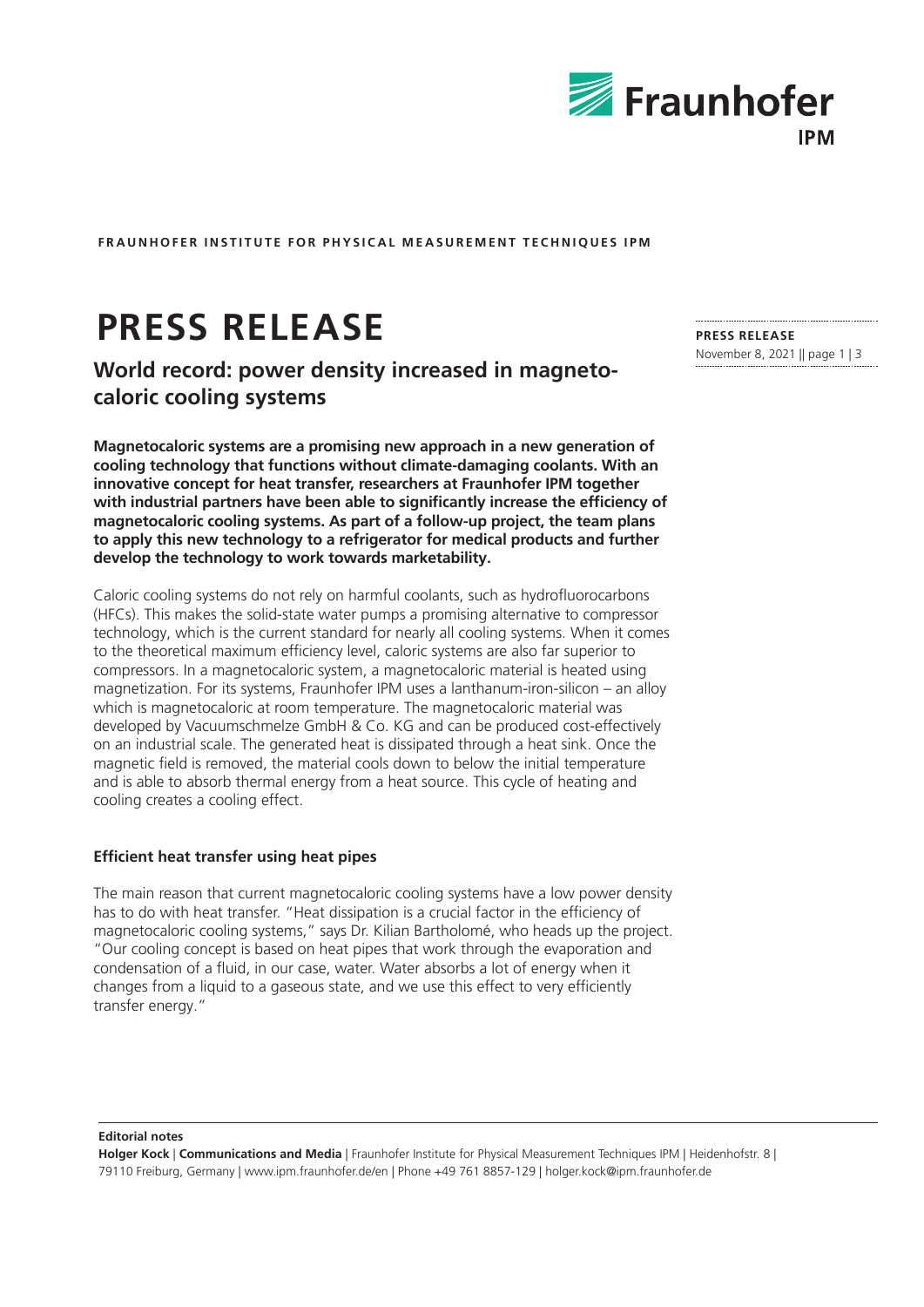

# **FRAUNHOFER INSTITUTE FOR PHYSICAL MEASUREMENT TECHNIQUES IPM**

Until now, heat was transferred in magnetocaloric cooling systems by pumping liquid through small granules, according to the principle of Active Magnetic Regeneration (AMR). Since the heat transfer is quite low, this approach only works up to a certain cycle frequency; beyond that point, considerable pressure loss occurs, which adversely affects the efficiency of the systems. Frauenhofer IPM's patented concept uses latent heat transfer in a heat pipe: This is the process by which fluid evaporates on the warm side of a hermetically sealed pipe and condenses on the cold side of the pipe, the heat sink, allowing the transfer of heat. The individual caloric segments are activated one after another and dissipate heat according to the principle of a thermal diode. "Using this systems approach, we are able to achieve a higher cycle frequency, going far and above the comparable power density of current systems," says Bartholomé. "With a frequency of 12.5 W per gram of magnetocaloric material, we are the world leaders." Considering the growing market for heating, ventilation, and air conditioning (HVAC), innovative technologies are very much in demand. The project consortium is first focusing in on medical technology, a market in which there are extremely high standards for reliability. The follow-up project, which started in September, aims to construct a lab refrigerator prototype in close cooperation with the cooling technology manufacturer Philipp Kirsch GmbH, Vacuumschmelze GmbH & Co. KG and the company GSI Technology. The pandemic has shown once again how important reliably cooling technology is for medical technology, for example in terms of vaccination logistics.

# **The MagMed project**

The MagMed project (Development of coolant-free, efficient cooling technology) is funded by the German Federal Ministry for Economic Affairs and Energy (FKZ 03ET1478).

Project executing organization: Forschungszentrum Jülich GmbH Manager of consortium: Philipp Kirsch GmbH Project partners: Fraunhofer IPM, Vacuumschmelze GmbH & Co. KG, Philipp Kirsch GmbH, GSI Technology UG

Project term: Magmed 1: June 2017 – May 2021 Funding budget Magmed 1: 1.729.074 EUR

Project term: Magmed 2: October 2021 – September 2024 (scheduled)

## **Key publications / further information**

- [Active magnetocaloric heat pipes provide enhanced specific power of caloric refrigeration,](https://www.nature.com/articles/s42005-020-00450-x)  [Com Phys 3, 186, 2020](https://www.nature.com/articles/s42005-020-00450-x)
- [www.ipm.fraunhofer.de \(Kalorische Systeme\)](https://www.ipm.fraunhofer.de/en)

**PRESS RELEASE** November 8, 2021 || page 2 | 3